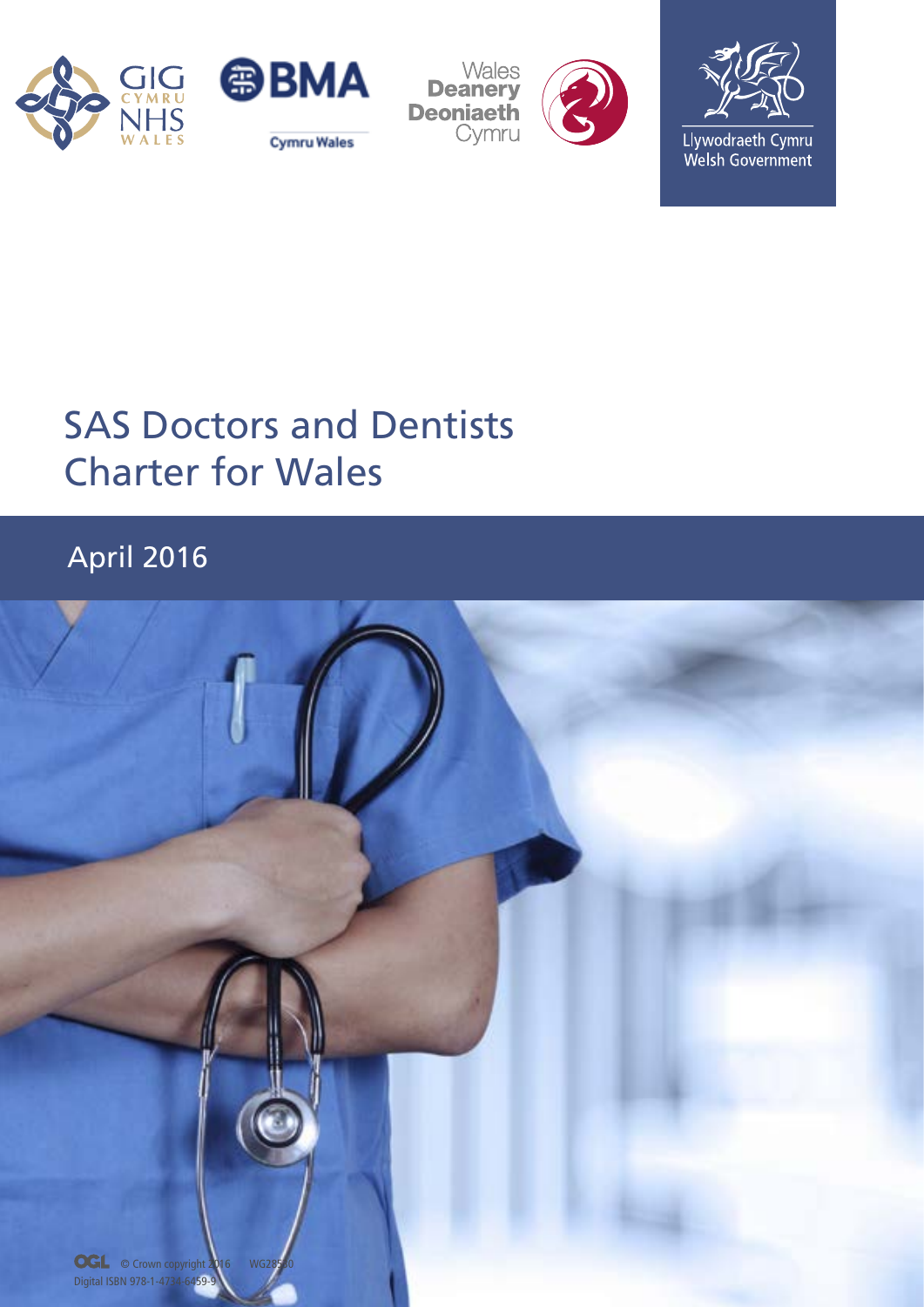# **SAS Charter for Wales**

This Charter has been prepared and agreed by the SAS Reference Group, which includes NHS Wales employers, Welsh Government, BMA Cymru Wales and the Wales Deanery. It demonstrates a commitment to supporting and developing the role of the SAS doctor as a highly valued and vital part of the medical work force in Wales. It sets out both the rights and responsibilities of SAS doctors and their employers with a commitment to support and enable SAS doctors and dentists to realise their full clinical potential and to deliver the best patient care.

## **SAS Doctors**

As senior clinicians, SAS doctors bring experienced and specialist care, possessing individual and often highly specialised skills. As they gain experience, SAS doctors will be encouraged to develop the ability to work independently and also to take on broader roles such as clinical and educational supervisors and as trained appraisers for their colleagues, including consultants.

SAS doctors must be supported in their ongoing career development and progression with recognition and support of their continuing educational and training developmental needs.

SAS doctors need support and resources to develop both personally and professionally. Employers in NHS Wales are committed to ensuring that the role of SAS doctors is fully acknowledged and respected by management, colleagues and patients. Each SAS doctor should be able to work in an environment which nurtures development within the grade and is free from harassment, bullying and discrimination. SAS Doctors should feel they are able to freely raise concerns about patient safety if they arise.

#### **Recommendations**

Employers in NHS Wales are committed to the following:

Appropriate Contract, Job Plan and activities

- A contract of employment which incorporates national terms and conditions.
- An appropriate agreed job plan specific and relevant to their role within the service and individual specialised skills. This can only be changed by mutual agreement between the SAS doctor and their Clinical Manager, taking into consideration any recommendations following appraisal. This should be reviewed at least annually.
- A job plan must contain appropriate SPA time for the role. The Welsh SAS Good Practice Guide recognises in the order of 20% of working time should be devoted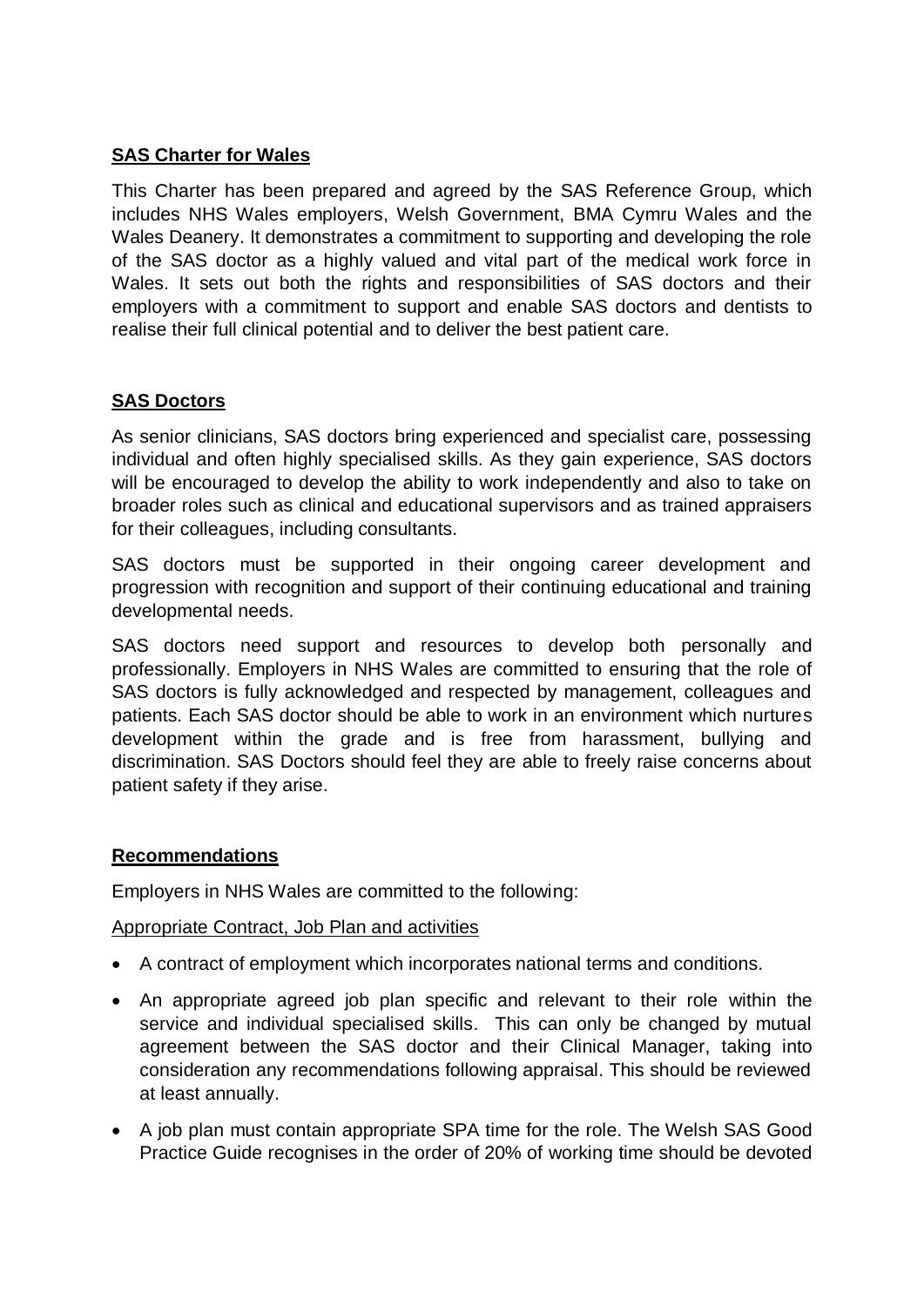to SPA. The 2008 SAS contract states a minimum of 1 session of SPA. This may change over time and should be reviewed as appropriate.

- Recommendations of the relevant Royal Colleges and the Academy of Medical Royal Colleges should be considered. Employers should ensure that doctors have the support needed to enable them to meet the requirements of the second threshold and can progress in their career. Threshold two requires evidence of demonstrating a contribution to a wider role which may require reassessment of the balance between Supporting Professional Activities and Direct Clinical Care duties and allocations.
- Terms such as middle grade/non consultant career grade should not be used.
- Work commitments and scheduling which recognise the importance of an appropriate balance between daytime and out of hours work depending on specialty/individual job plan.
- An annual appraisal which must address ongoing educational development and result in a personal development plan (PDP). The PDP will then inform the job plan review of any educational or developmental requirements for the following year.
- The use of fixed term and non-standard contracts should be avoided.
- A Doctor on a non-standard contract, whose role mirrors that of an SAS doctor should be considered for the Specialty Doctor contract once eligible.
- SAS doctors must be fully recognised, respected and valued by employers and colleagues. There must be zero tolerance to bulling, harassment and victimisation of SAS doctors.

#### **Support**

- Appropriate access to resources such as office accommodation and technology to enable SAS doctors to do their jobs effectively and efficiently. This includes email, other software packages, and suitable storage facilities for confidential work. Appropriate secretarial/admin support should be provided.
- Effective induction into their role and their location including a mentoring programme for new SAS doctors.
- Appropriate IT support to ensure transparency of NHS data and provision of care as well as attribution of work to appropriate clinicians. This will include coding of patients and work activity under a SAS doctor's name, guidance on how to code appropriately and access to this data when required.
- Access to appropriate (and individualised where available) data for appraisal & revalidation.
- Protected time for training and other professional activities for SAS doctors so that they can meet their individual, educational and career development needs.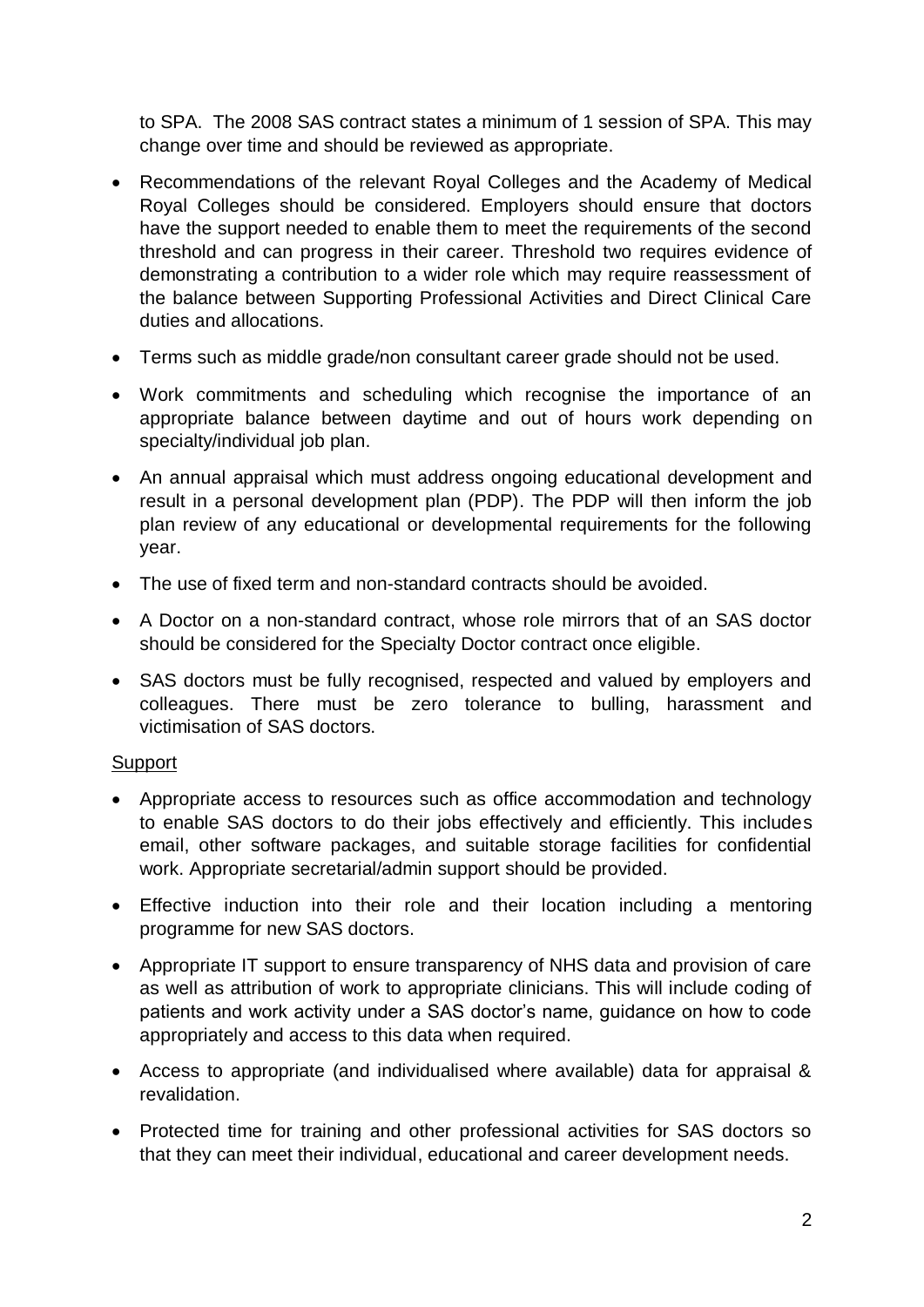As per Academy of Medical Royal College Guidance on Taking Responsibility (June 2014), employers should ensure that where a SAS doctor is the clinician responsible for a patient's care this should be appropriately displayed.

## **Development**

Employers will provide the following:

- Support SAS doctors in undertaking credentials or being accredited with credentials.
- Support for those SAS doctors wishing to apply for Certificate of Eligibility for Specialist Register (CESR) to identify and meet their needs and competencies. This may include the requirement for secondment for top up training which employers should fully support.
- Adequate support and time allocation to allow SAS doctors to fully participate in the employer's annual appraisal process including access to appraisee training (and appraiser training where applicable) and the necessary CPD and study leave requirements.
- Sufficient breadth and depth of clinical work and relevant professional activities to enable the SAS doctors to achieve and maintain relevant specialist competencies and develop as clinicians.
- Accountability arrangements should be commensurate with the seniority of the practitioner. Local governance systems should consider BMA policy which supports appropriately skilled and experienced SAS doctors working autonomously. NHS Employers and the General Medical Council have confirmed that there is no contractual or regulatory impediment to SAS doctors working autonomously within defined local governance systems.

#### Involvement in organisational structures

- All SAS doctors should be encouraged to apply for management posts in their organisation
- SAS doctors appointed to management posts should be remunerated appropriately. This may include a responsibility payment.
- SAS doctors should be welcome members of the Medical Staff Committee and should be encouraged to attend these and Directorate meetings.
- Access (in the same way as other colleagues) to time off for external, civic and trade union duties.

#### Further Resources

• This document sets out the joint aspirations of the parties and should be read in conjunction with the various Ts&Cs under which SAS doctors are employed.